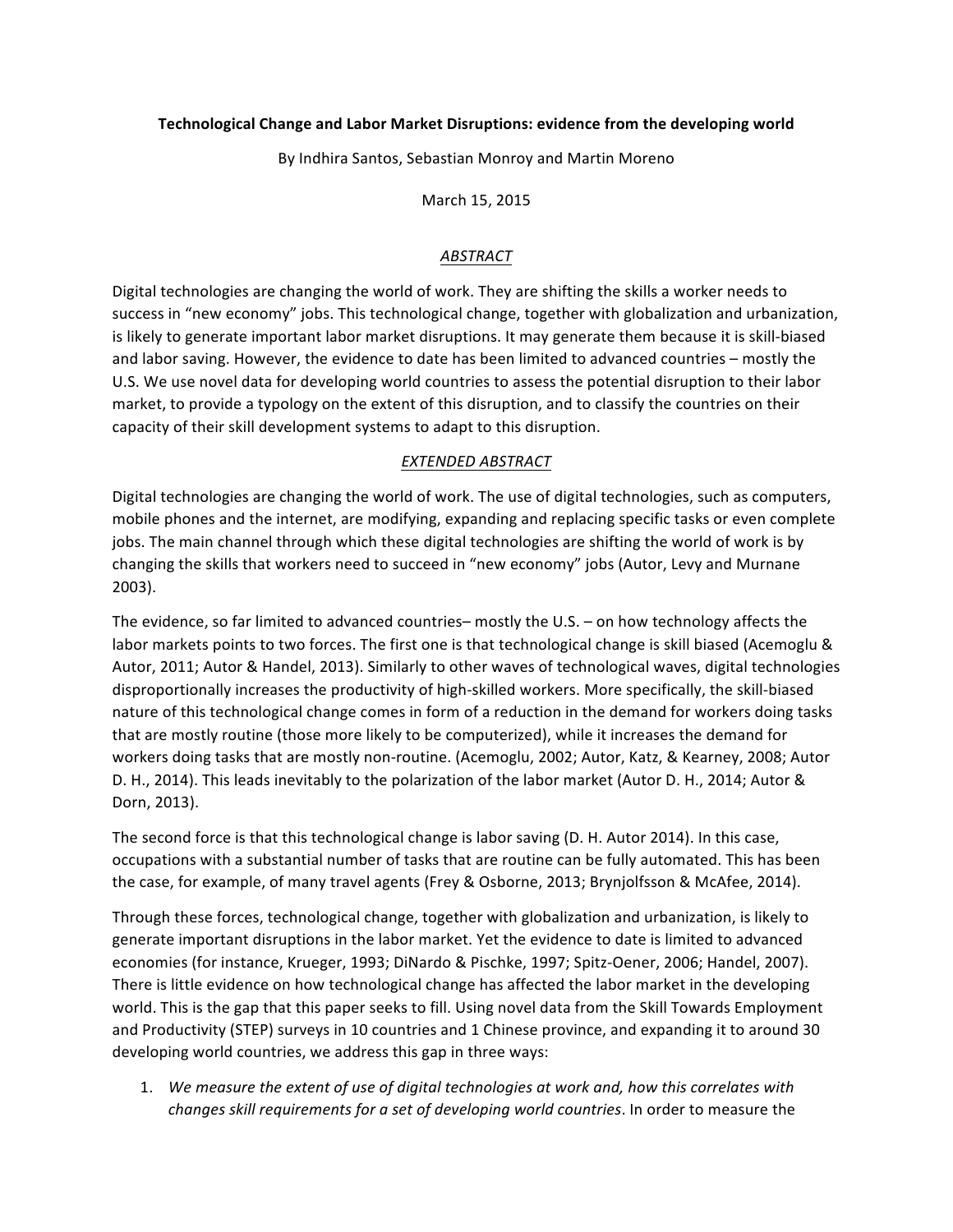extent of use of digital technology at work, we build an index of ICT intensity. The index contains information about computer frequency and complexity of use, as well as use of digital technologies such as internet and mobile phones. We later use the average index at an occupation level to extrapolate to other countries and discuss the correlations with the changes in skill requirements.

- 2. We measure the extent to which the risk of automation, as estimated by Frey & Osborne (2013), *can affect labor markets.* The risk of automation was estimated by Frey and Osborne (2013) for the U.S. We extrapolate the information of the probability of being automated to the same data sets we used to estimate the index of use of digital technology. We do this at an occupation level. This gives us information on the magnitude and characteristics of the jobs that are in high risk of being automated based on the technological feasibility of such automation. We take it a step beyond to adjust for the fact that are adopted and diffused with a time lag in the developing world. To adjust for this, we use information from Comin and Hobijn (2010) on the adoption lags of 20th century technologies.
- 3. We put together our estimates of use of digital technologies at work with those for the risk of automation to build a more complete picture of the extent of the labor market disruption that *developing countries can face as a result of these forces.* The goal of putting together the estimates of use of digital technology at work with those of automation is to build a typology of countries based on the relative degree of labor market disruption of these two forces. Similarly, we classify countries according to their capacity to respond and adapt to technological changes in the labor market, mostly determined by their quality of their skill development systems.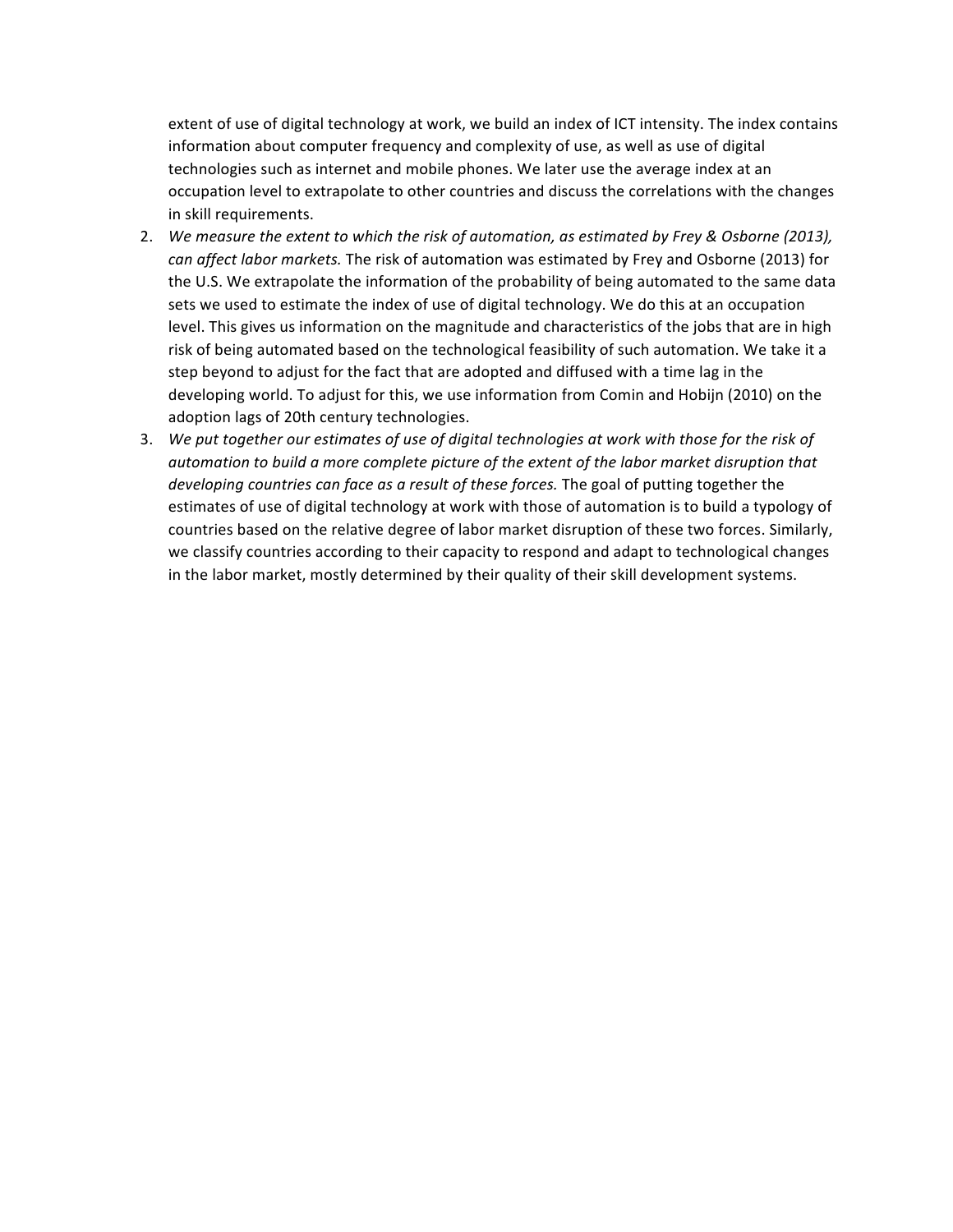# **1. Introduction**

# **2. Literature Review**

# **3.** Measuring the use of digital technologies at work

- Index constructed using STEP surveys.
	- $\circ$  What are the STEP surveys?
		- This paper uses the STEP surveys from one province in China (Yunnan) and ten countries: Armenia, Bolivia, Colombia, Georgia, Ghana, Kenya, Lao PDR, Macedonia, Sri Lanka, and Vietnam. These surveys contain comparable information on cognitive skills, socio-emotional skills and the use of job-related tasks use. In addition to the skills measures described above, the surveys gather extensive information on education and employment outcomes, and individual and household characteristics.
	- $\circ$  What were the inputs for the index?
		- STEP includes in the employment module a block of questions aimed to measure the use of ICT technologies for everyday work activities. Several questions of those questions were selected to assemble the ICT index (the details are reported in the Appendix). Questions included in the index are selfreports of the use of mobile phones and computers at work, a measure of frequency of use of computers at work, and the requirement to use to perform certain activities (such as emailing, data entry, word processing) and the use of different type of some software tools (spreadsheet, word processors, presentation).
	- How was the index constructed?
		- The index is a summative measure based on a set of items/components. The items are derived from responses to several questions in the survey to the population currently employed. Except for a question that measures the frequency of use, most of the responses are transformed into binary indicator  $(0/1)$  to represent the absence/presence of each trait.
		- Index is estimated separately per country using survey weighting to expand results for the full sample. Indices per country are then aggregated to obtain the pooled sample index. No weighting scheme is used in this step.
		- The pooled index only includes the urban subset of country level samples; hence Yunnan Province in China (not a country), Sri-Lanka and Lao PDR samples are excluded. Also, due to lack of consistent data at occupation level, data from Ukraine is excluded from the pooled sample estimation.
		- In theory, the index can assume values ranging from 0 to 19, but the spare use of ICTs at work tend to concentrate responses around the zero value.
		- The observed mean of the index for the pooled sample is 3.498.
		- To address the validity in the process of constructing the index we explore the ranking of occupations. The rank of occupations based on a 3-digit level ISCO-08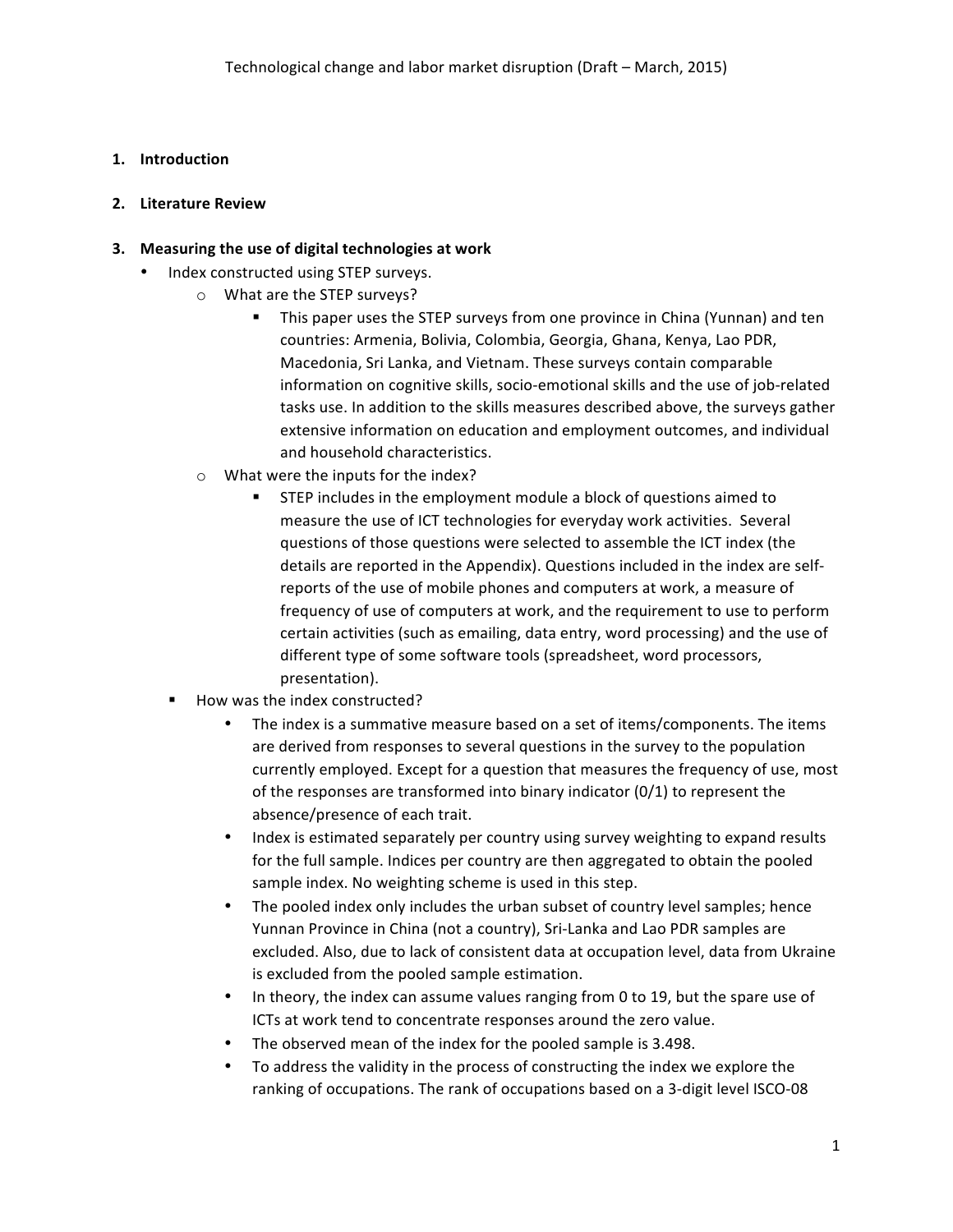classification is consistent with level of ICT intensity expected (ref: graph, Pooled Sample)



Source: Step surveys

- Does the estimation procedure matter?
	- A summative index assumes that each component weights equal. An alternative assumption is to weight each item differently by using and IRT model.
	- We re-assemble the index using a Rasch model to capture differences in the probability of responding to some components. Overall, the IRT version of the index behaves in a similar manner to the summative index.
	- Ordering among most of the occupations is preserved: Pearson: .968, Spearman: .999. (ref rank plot of professionals and technicians).
	- Further inspection for occupations with high skill demands shows that some reordering occurs; most occupations retain their positions within the ranking.
	- Because it is a parsimonious solution, we decided to retain the simple summative index.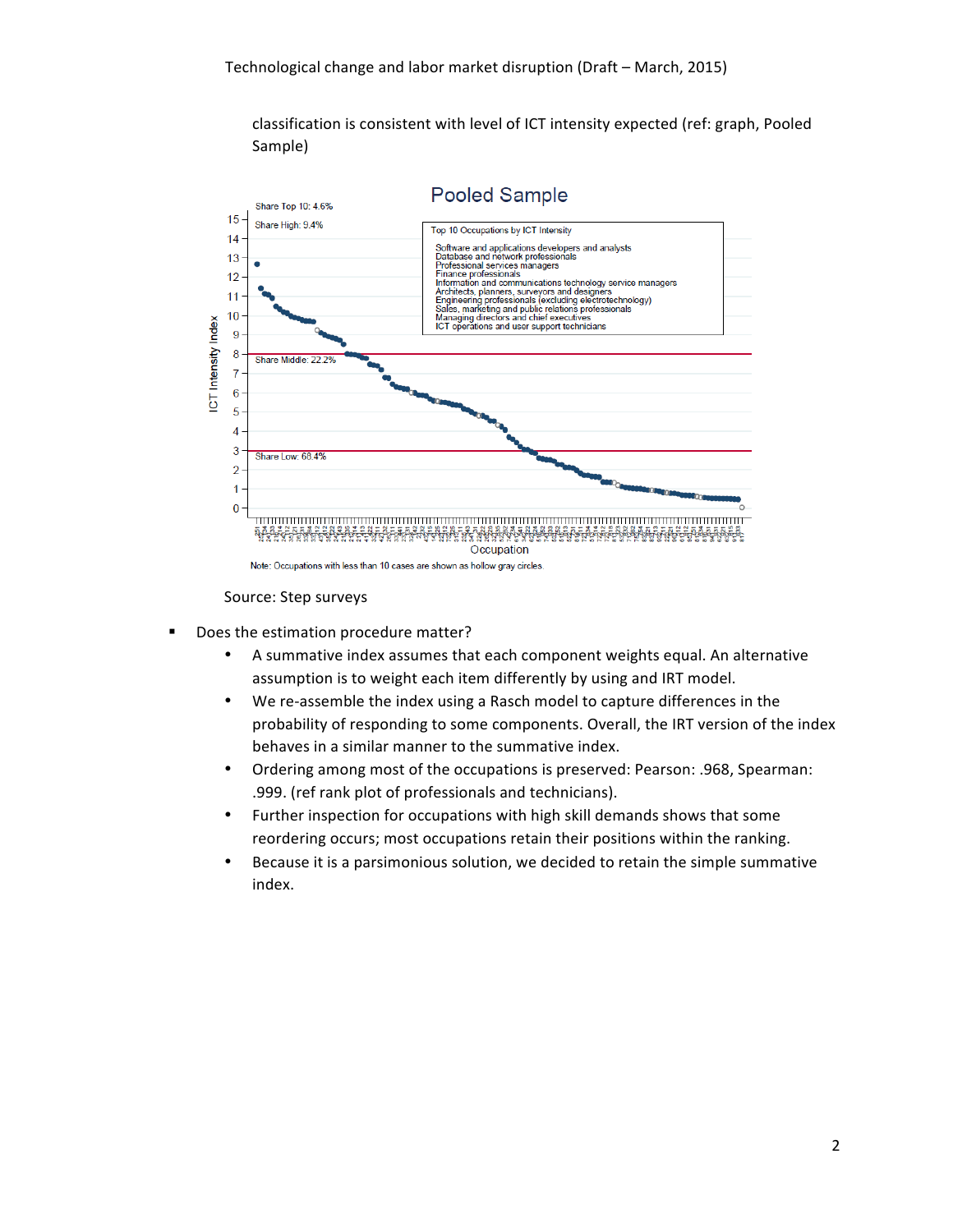| Summative Index                                                                                                            |  | Rasch Index          |
|----------------------------------------------------------------------------------------------------------------------------|--|----------------------|
| Software and applications developers and analysts12.669                                                                    |  | 6.522                |
| Database and network professionals 11.430                                                                                  |  | 5.744                |
| Professional services managers 11.138                                                                                      |  | 5.651                |
| Finance professionals 11.084                                                                                               |  | 5.585                |
| Information and communications technology service managers 10.912                                                          |  | 5.398                |
| Architects, planners, surveyors and designers 10.486                                                                       |  | 4.969                |
| Engineering professionals (excluding electrotechnology) 10.341                                                             |  | 4.904                |
| Sales, marketing and public relations professionals10.186                                                                  |  | 4.850                |
| Managing directors and chief executives 10.135                                                                             |  | 4.796                |
| ICT operations and user support technicians 9.970<br>Business services and administration managers 9.904                   |  | 4.731<br>4.718       |
| Legal professionals 9.859                                                                                                  |  | 4.717                |
| University and higher education teachers 9.773                                                                             |  | 4.604                |
| Administrative and specialised secretaries 9.731                                                                           |  | 4.417                |
| Authors, journalists and linguists 9.724                                                                                   |  | 4.376                |
| Financial and mathematical associate professionals 9.691                                                                   |  | 4.095                |
| Mathematicians, actuaries and statisticians 9.247                                                                          |  | 4.028                |
| Telecommunications and broadcasting technicians 8.920                                                                      |  | 3.692                |
| Sales, marketing and development managers 8.861                                                                            |  | 3.682                |
| Administration professionals 8.809                                                                                         |  | 3.651                |
| Other services managers 8.725                                                                                              |  | 3.602                |
| Electrotechnology engineers 8.510                                                                                          |  | 3.217                |
| Regulatory government associate professionals 8.020                                                                        |  | 3.102                |
| Life science professionals 7.994                                                                                           |  | 3.051                |
| Life science technicians and related associate professionals 7.977                                                         |  | 2.886                |
| Physical and earth science professionals 7.918                                                                             |  | 2.657                |
| Sales and purchasing agents and brokers 7.433                                                                              |  | 2.622<br>2.588       |
| Physical and engineering science technicians 7.397<br>Manufacturing, mining, construction, and distribution managers 6.787 |  | 2.456                |
| Social and religious professionals 6.758                                                                                   |  | 2.132                |
| Legislators and senior officials 6.448                                                                                     |  | 2.034                |
| Business services agents 6.310                                                                                             |  | 1.963                |
| Secondary education teachers 6.202                                                                                         |  | 1.901                |
| Production managers in agriculture, forestry and fisheries 6.181                                                           |  | 1.738                |
| Veterinary technicians and assistants 6.000                                                                                |  | 1.528                |
| Retail and wholesale trade managers 5.993                                                                                  |  | 1.516                |
| Non-commissioned armed forces officers 5.876                                                                               |  | 1.436                |
| Vocational education teachers 5.866                                                                                        |  | 1.376                |
| Ship and aircraft controllers and technicians 5.677                                                                        |  | 1.347                |
| Hotel and restaurant managers 5.585                                                                                        |  | 1.188                |
| Veterinarians 5.571                                                                                                        |  | 1.187                |
| Medical doctors 5.515<br>Mining, manufacturing and construction supervisors 5.501                                          |  | 1.083<br>1.016       |
| Other health associate professionals 5.389                                                                                 |  | 0.970                |
| Process control technicians 5.363                                                                                          |  | 0.918                |
| Commissioned armed forces officers 5.338                                                                                   |  | 0.737                |
| Other teaching professionals 5.171                                                                                         |  | 0.721                |
| Artistic, cultural and culinary associate professionals 5.113                                                              |  | 0.688                |
| Legal, social and religious associate professionals 5.002                                                                  |  | 0.620                |
| Armed forces occupations, other ranks 4.899                                                                                |  | 0.538                |
| Paramedical practitioners 4.812                                                                                            |  | 0.418                |
| Nursing and midwifery professionals 4.811                                                                                  |  | 0.411                |
| Creative and performing artists 4.713                                                                                      |  | 0.344                |
| Other health professionals 4.539                                                                                           |  | 0.330                |
| Medical and pharmaceutical technicians 4.533                                                                               |  | $-0.124$             |
| Librarians, archivists and curators 4.069                                                                                  |  | $-0.162$             |
| Primary school and early childhood teachers 3.589<br>Sports and fitness workers 3.058                                      |  | $-0.769$<br>$-1.083$ |
| Nursing and midwifery associate professionals 3.050                                                                        |  | $-1.278$             |
| Traditional and complementary medicine associate professionals 1.206                                                       |  | $-2.719$             |
| Traditional and complementary medicine professionals 0.815                                                                 |  | $-3.316$             |
|                                                                                                                            |  |                      |

Source: STEP surveys

- Evidence from developing world
	- $\circ$  Descriptive analysis.
		- **•** In a sample of developing countries, the ICT intensity index exhibits a low value: the mean value of the index is 3.498 in a range of 0-19. This value is driven, in large part, by the high proportion of the employed population who do not actively used ICT in their everyday jobs.
		- Differences are observed among some subgroups. The use of ICT is slightly intensity among males than females. Based on the age of respondents, a Ushaped relationship is observed but some caution should be observed given the low share of the 15-24 among the employed population.
		- As expected, the intensity of used increases with education, with the higher education holders, with an index value two-fold the value observed in the closest education level.
		- The employed population in the wealthier group (top 40% of the assets wealth index) shows an intensive ICT in comparison with those in the bottom group.
		- On average, the mean value of the index observed by occupational group at 1 digit shows a clear divide. On one side, the white collar occupations including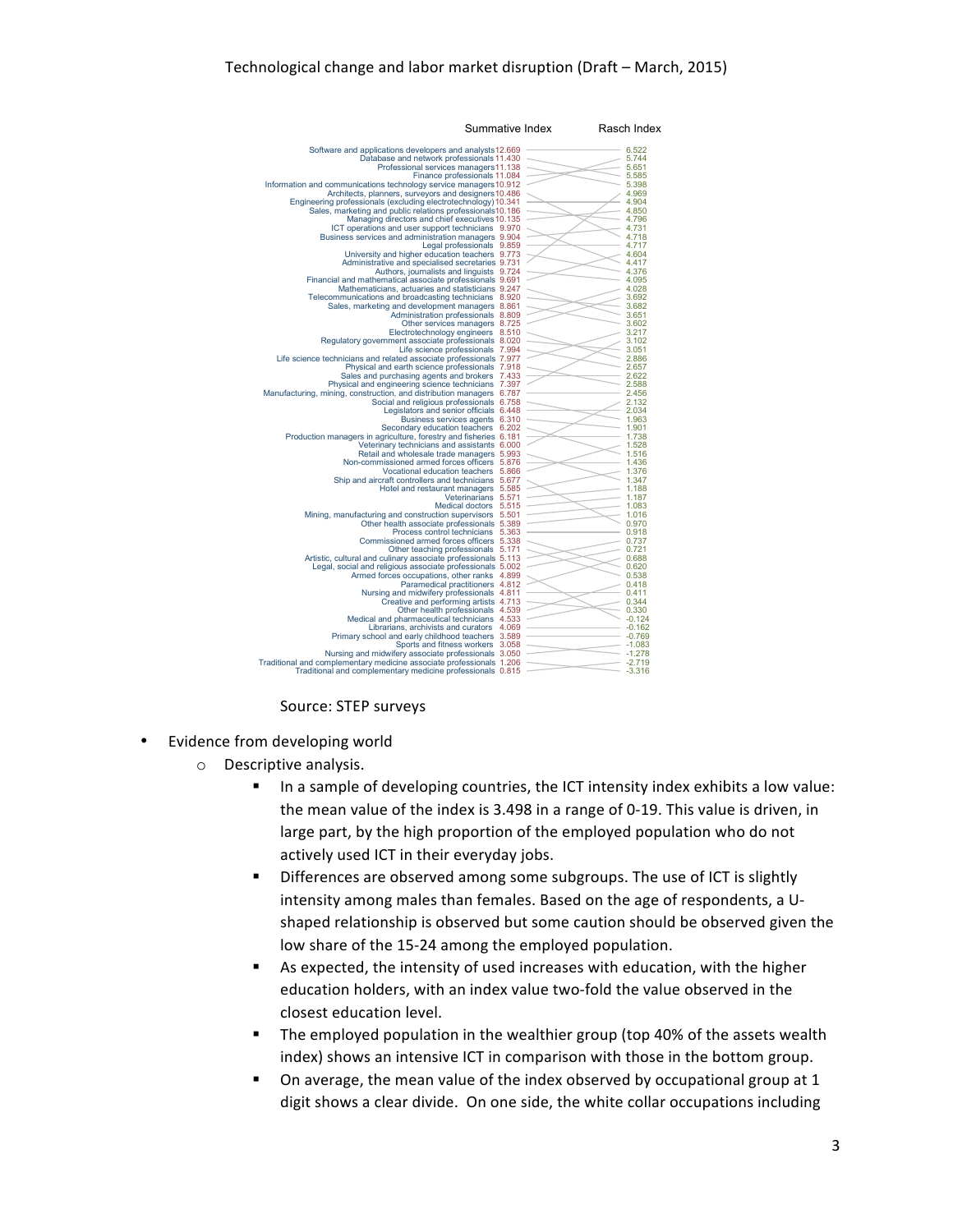managers, professionals, technicians and clerical workers have an intense use of ICT with a mean score value of 6 and over. In the other extreme, blue collar occupations show a low use of ICT (score less than 2).

■ The differences for the pooled sample hold when each country is analyzed separately. 

#### $\overline{0}$ 1 2 3 4 5 6 7 Male Female 15-24 25-34 35-44 45-54 55+ Lower Secondary or less Upper **Secondary** Vocational and Technical Tertiary education Top 40% | Bottom 60% Gender **Age** Age **Highest ISCED** completed **Asset Wealth Index** Asset Wealth Index



Graphs: Mean value of ICT Intensity Index by selected characteristics



Source: STEP surveys

Source: STEP surveys

- Ordering of countries according the mean index value places Macedonia at the top of the list, and Lao PDR and Ghana at the lowest extreme.
- **•** As it was indicated previously, the sample corresponding to Yunnan Province was not included for the estimation of the Pooled Sample index. However, if we took the aggregated mean score for this territory and compare it with the countries included in the pooled sample, Yunnan would have ranked right after Macedonia. Similar exercise with Ukraine would have ranked it after but close to Armenia.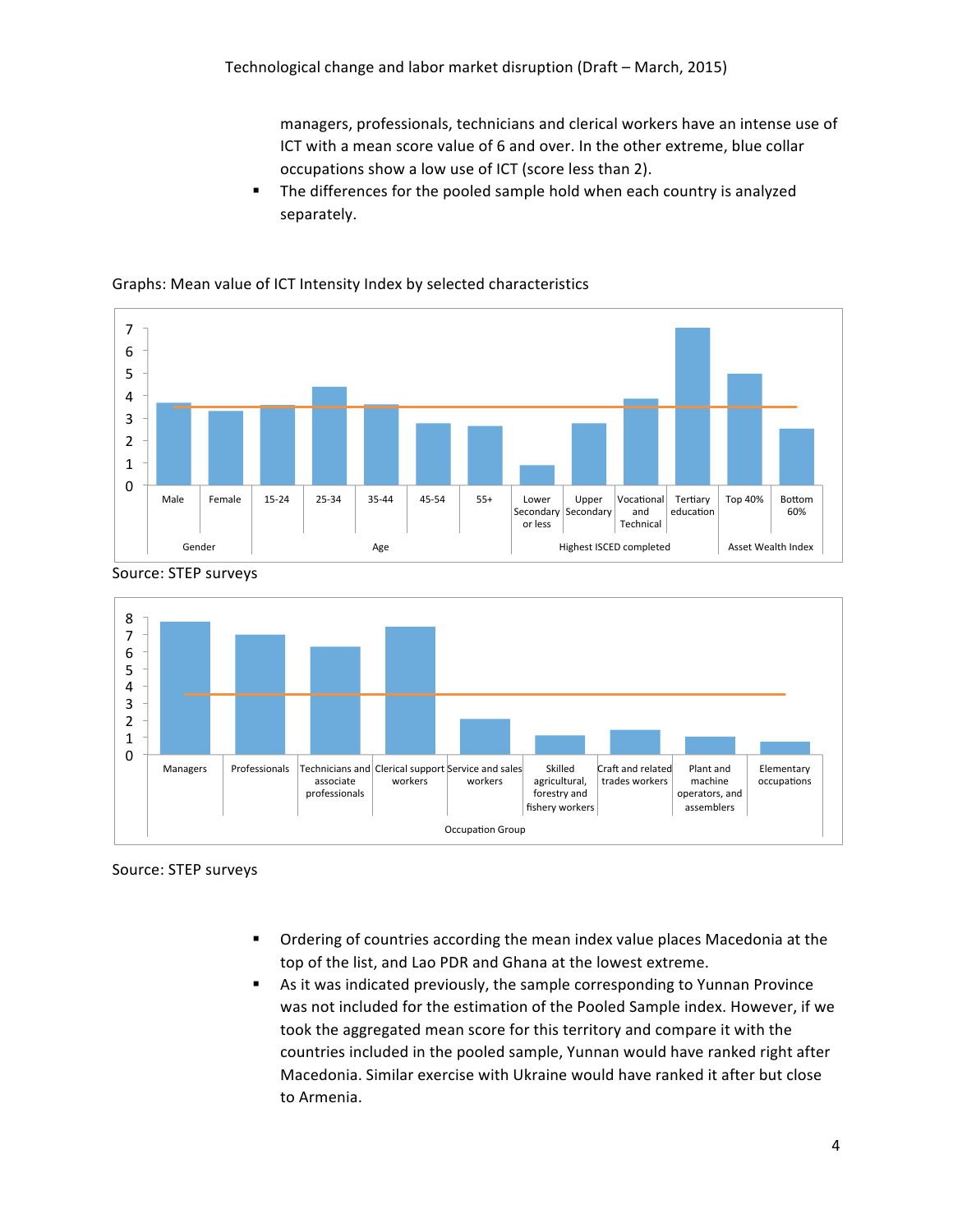

Source: STEP surveys

- The index can be expanded to other countries.
	- $\circ$  Data availability represents a problem in some countries. Not always is possible to obtain micro-data coded at detailed levels for occupations (3 digits or more). In many countries, the data is even coded using national variations of ILO-ISCO.
	- $\circ$  To extend this analysis to more countries an alternative is to aggregate the results of the index at 2 digits taking advantage of the hierarchical nature of the ISCO-08 scheme. Then, secondary data sources of other countries with occupations coded at 2-digit level using ISCO-08 (or 88 via a crosswalk). Using STEP, a 2-digit aggregation preserved the order of occupations with the ICT-related group of occupations ranking in the top position.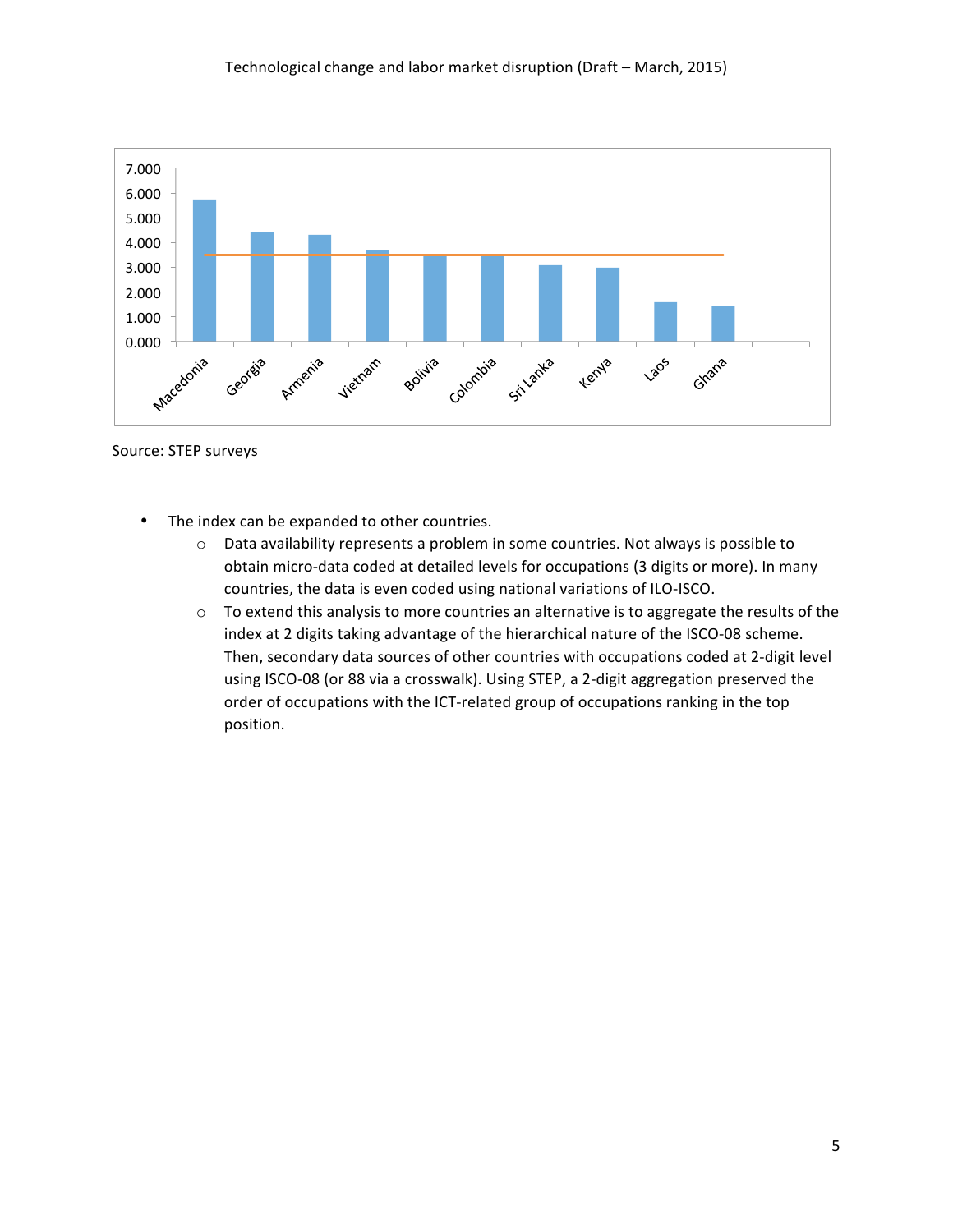

Source: STEP surveys

- A similar exercise is performed extrapolating the ICT index to more countries using ILO Laborsta data with ISCO 08 codes at 2 digits.
- The sorting of countries is as one could expect. Lower income countries tend to use less, on average, ICT at work less intensively.



Source. ILO Laborsta.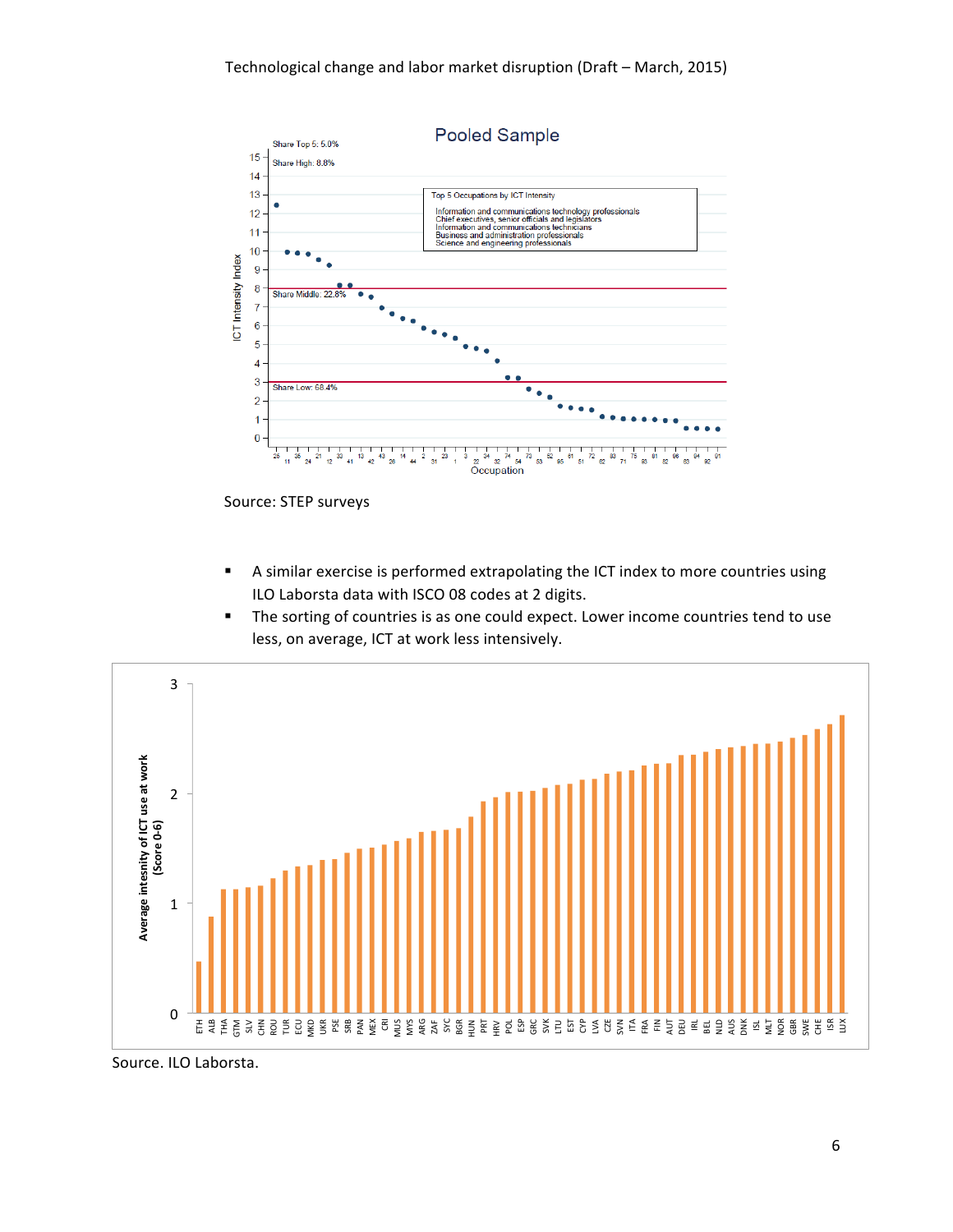- Given that STEP is a survey aimed to developing countries; the ICT intensity index is able to capture the intensity of use based on the patterns prevalent in these countries. If we aim to extend these findings to additional countries we also need to confirm that the variations in the use of ICT varies by type of economy (low vs high income), do not affect the index values.
- We devise a method to assemble a comparable ICT intensity index based on information from different type of economies. For that matter, we use the PIAAC survey. This is a survey conducted in many OECD economies which includes a module about ICT use at work, and a set of similar questions to the ones available in STEP. Common questions were identified and used to assemble a new version of the ICT index comparable for STEP and PIAAC. Further analysis was conducted to assure the comparability between both indices.
- The order of the countries using a comparable ICT intensity index the block of advanced economies included in PIAAC rank higher than their countries counterparts in STEP. Except for Macedonia and the Province of Yunnan in China, and Russia the order observed is consistent with the level of development of the countries included in each of the samples. Other relevant trait is that the variation of the index among countries that participated in PIAAC is smoother than the variation observed among participant countries in STEP.



Average ICT Intensity Index (comparable version) by survey sample



#### **4.** Linking the use digital technologies at work with changing skill needs.

• Skills scores are composite measures built based on (Acemoglu and Autor 2011). Scores at detailed occupation level are extracted and assembled from the ONET v19 database. Scores are aggregated to the SOC2010 level, then crosswalked with ISC08 at 4-digit level. Further simple aggregations at 3, 2 and 1 digits are performed.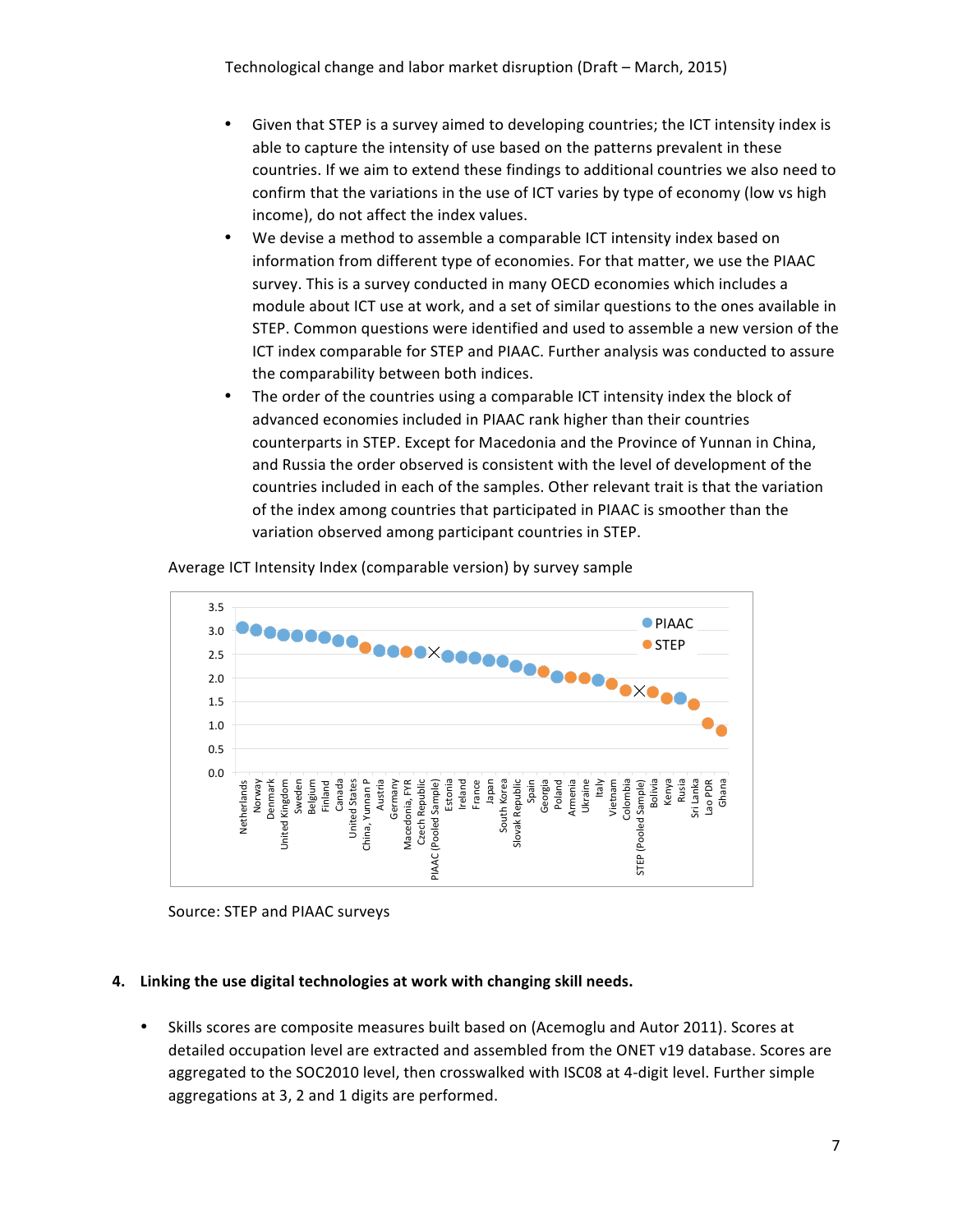- Graphs show the correlation between the ICT Intensity Index estimated for the STEP Pooled Sample and skills scores at ISCO-08 3-digit occupation level.
- At occupation level, the ICT index exhibits a positive relationship with the cognitive analytical skill, and negative manual skills. Occupations intense in the use of ICT are more likely to be occupations with a high demand of cognitive skills and a spare use of routine and non-routine manual skills.









5. Potential risk of automation in the developing world.

*Technological feasibility*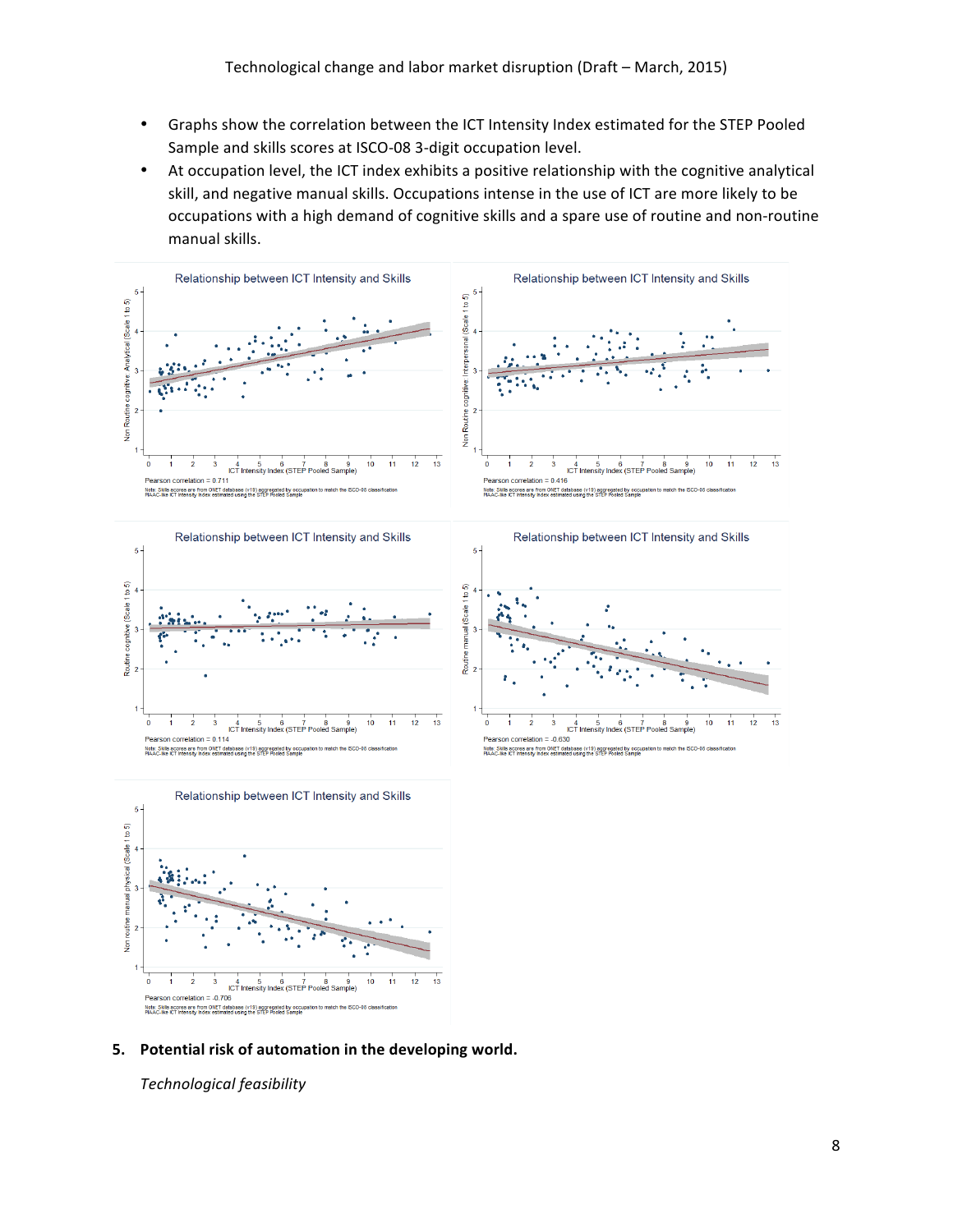- Forward looking aspect ICT use at work and the change in skill needs.
- Frey & Osborne (2013) work.
	- $\circ$  Computerization: job automation by means of computer-controlled equipment.
	- $\circ$  More than automation, there is a role for computerization of tasks in jobs. The more tasks can be computerized in a job, the more likely a job will be fully automated.
	- $\circ$  Change from SOC to ISCO in the US
- Technology stand point.
	- $\circ$  "Rather we aim, from a technological capabilities point of view, to determine which problems engineers need to solve for specific occupations to be automated" (Frey and Osborne 2013, 4)
	- $\circ$  The ranges to determine the risk level of computerization are:
		- Low: less than 0.3
		- Medium: 0.3 to 0.7
		- High: more than 0.7.
	- $\circ$  The employment shares for 2013 for the US: low risk 26%, medium risk 33% and high risk 41%, using ISCO 08 at 3 digit. This are slightly different from the SOC presented in Frey and Osborne (33%, 19%, and 47%) due to aggregation to a higher level within ISCO, because when using ISCO 08 at 4 digit, the shares are 32, 20 and 48 respectively.
	- $\circ$  The order of occupations still makes sense. For instance, medical doctors, teachers and managers have a low probability of being computerized, while salesperson, operators and ticket clerks have high probability of being automated. This ordering is fairly consistent to the one presented by Frey and Osborne (2013) using the SOC codes.



# Source: STEP surveys.

Note: Urban employment only. The probability was imputed per occupation at a 3 digit level (ISCO 08).

How do the risk of computerization play out in the developing world using STEP countries?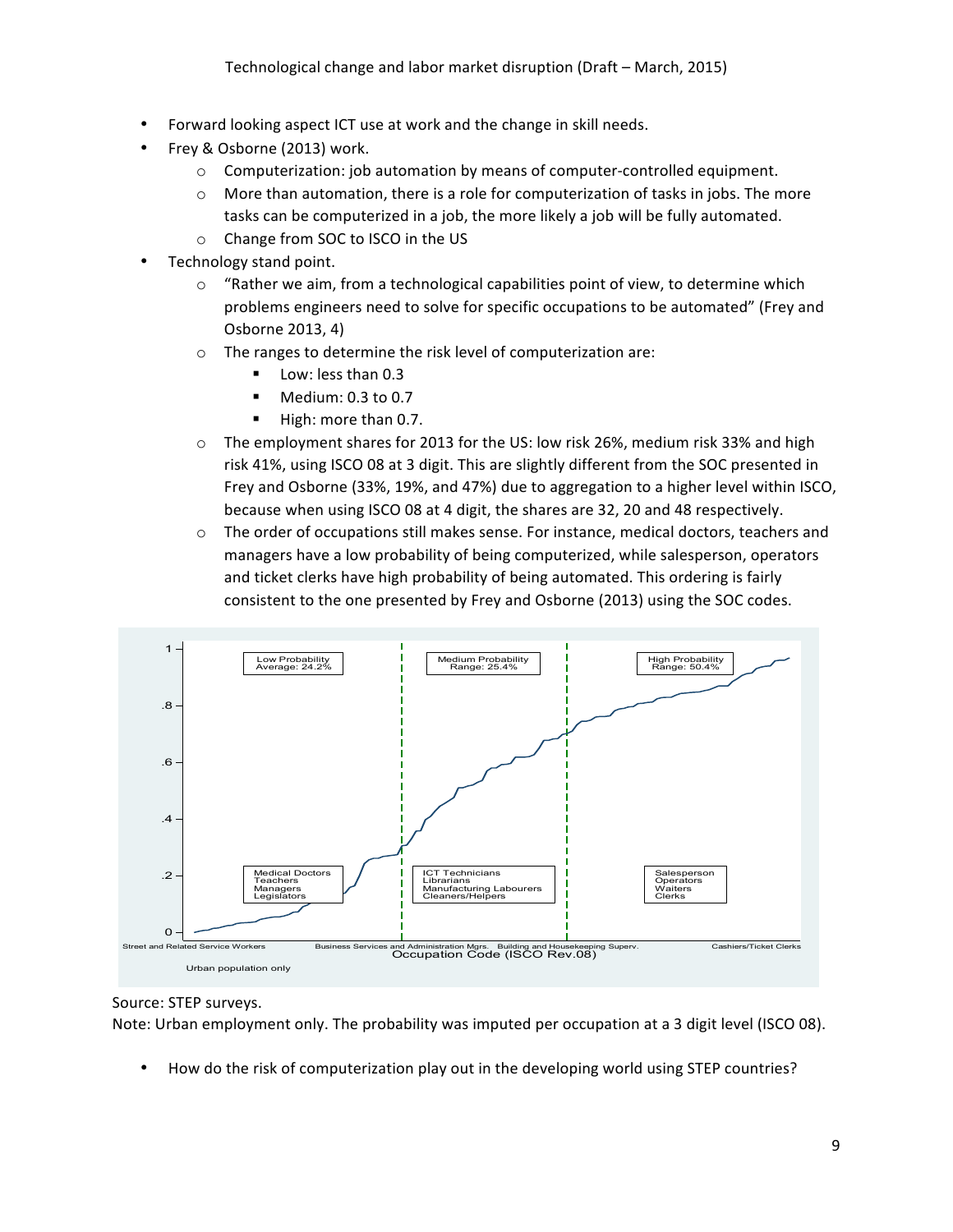- $\circ$  Poorer countries would face a grimmer panorama on the share of employment that can face computerization, only from a technology stand point.
- $\circ$  This is because most of the employment in the poorer countries are mostly in routine occupations.



Source: STEP surveys.

Note: Urban employment only. The probability was imputed per occupation at a 3 digit level (ISCO 08).

# Who are the ones affected in these countries?

- The gender composition in the occupations with high risk of computerization, is on average equally distributed.
- However, there is large heterogeneity across countries, ranging from a 34% of women in Sri Lanka, to a 67% in Ghana.



Source: STEP surveys.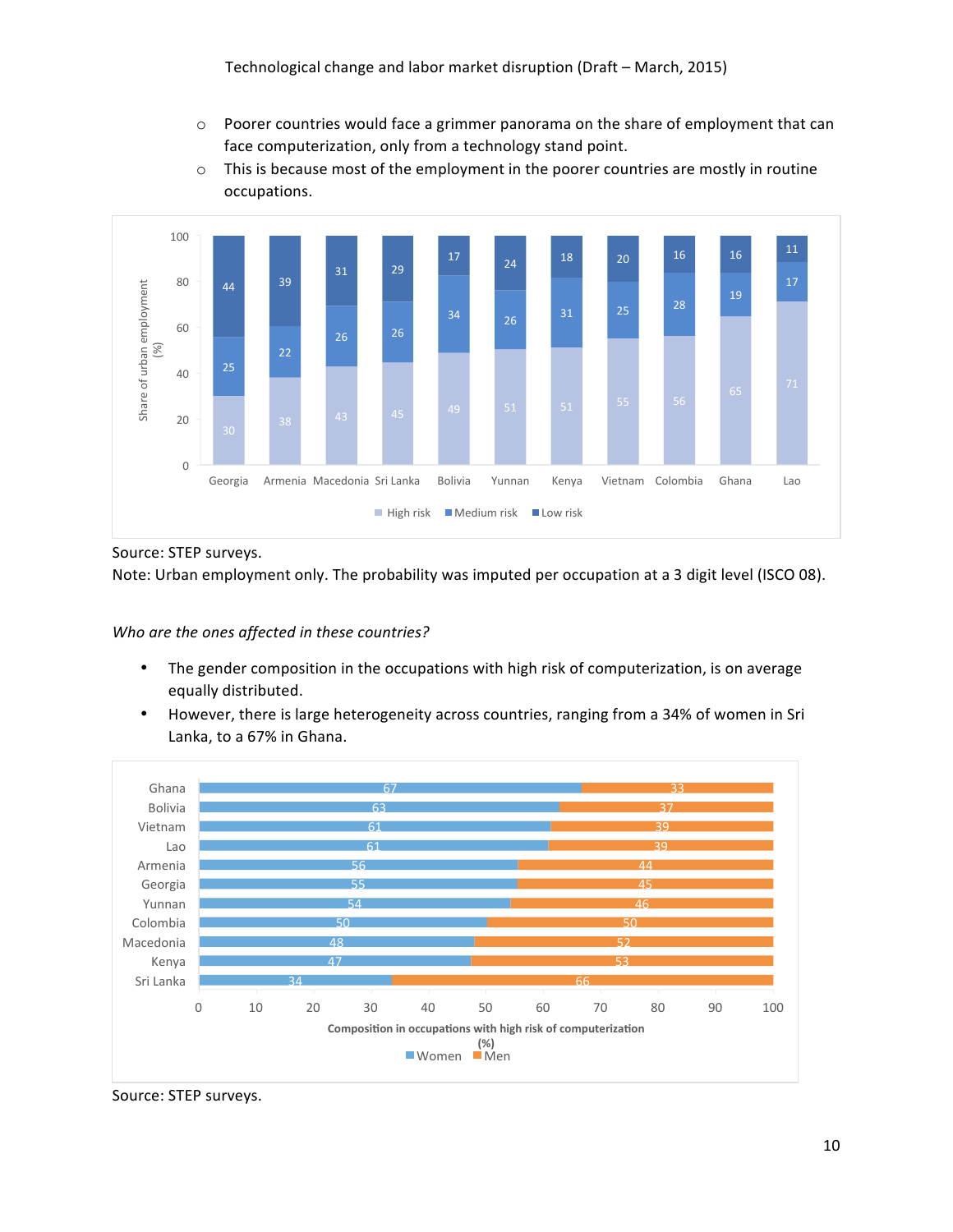Note: Urban employment only. The probability was imputed per occupation at a 3 digit level (ISCO 08).

• In most countries, except Armenia and Georgia, there is between a 70 to a 97 percent of the employed population in occupations with high risk of computerization with an educational attainment of secondary or less.



Source: STEP surveys.

Note: Urban employment only. The probability was imputed per occupation at a 3 digit level (ISCO 08).

• Those in the bottom 40 of the distribution are more likely to be on occupations with high risk of computerization. They share of bottom 40 workers in urban areas for these countries go from 40 percent in Georgia to 81 percent in Lao PDR.



Source: STEP surveys. Note: Urban employment only. The probability was imputed per occupation at a 3 digit level (ISCO 08).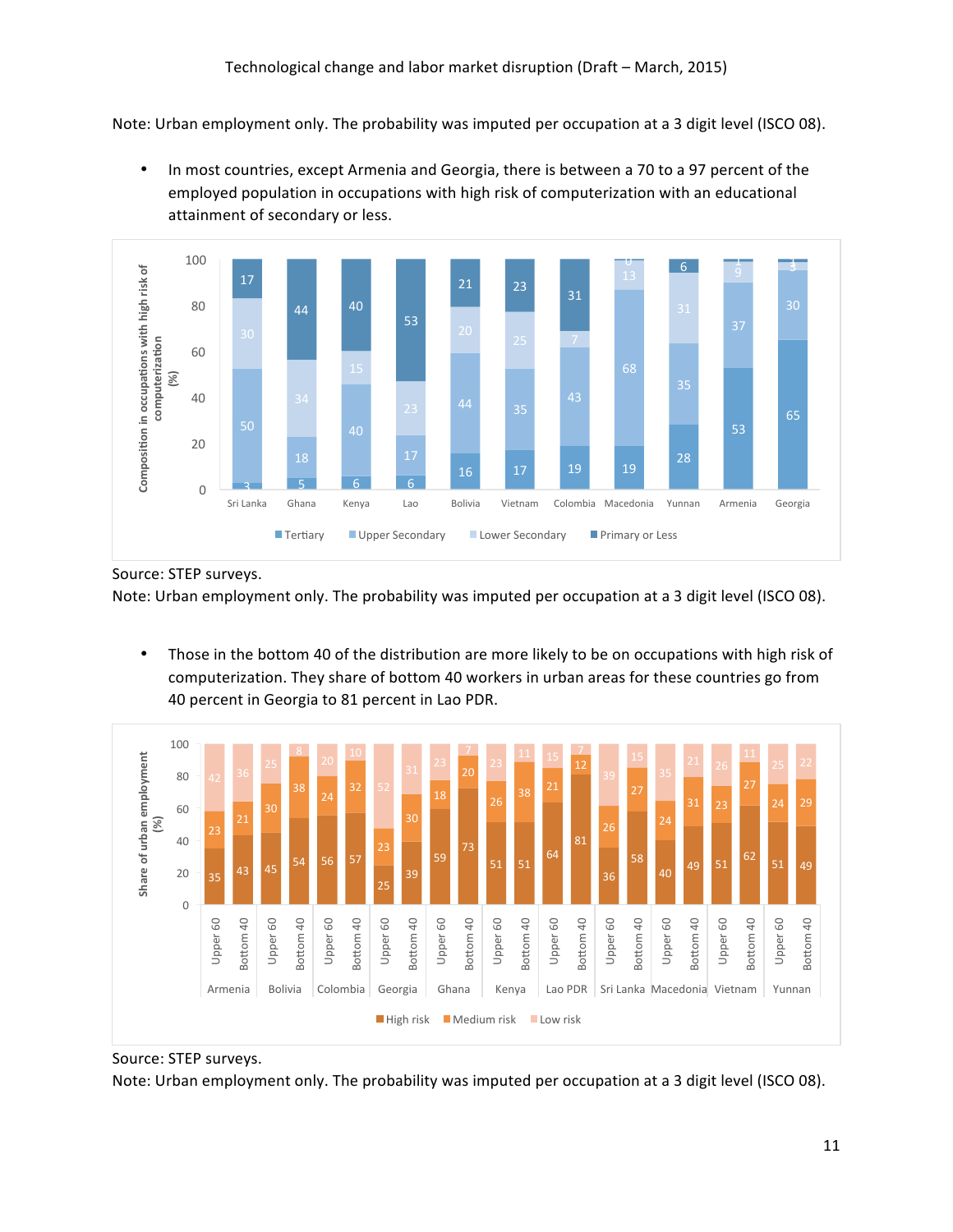The gap of in the median hourly earnings (2010 US constant) between those in occupations with low risk of computerization and those in high risk is on average 78 cents across these countries.



• They can go from around 17 cents in Lao PDR to \$1.75 in Colombia.

Source: STEP surveys.

Note: Urban employment only. The probability was imputed per occupation at a 3 digit level (ISCO 08).

### **Taking into account the adoption lags**

- The time frame of Frey and Osborne in these changes to happen is around 2 to 3 decades.
- However, the technology will not be immediately adopted in the developing world. There will be a time lag between the invention and the technology being introduced in a given country.
- One would ideally want to control for lag in adoption and diffusion of such technologies. There is no information about the diffusion, so we use Comin and Hobijn (2010) adoption time lags. Thus, our estimates will become a lower bound estimation.
- This should not matter because we are more interested in the relative position between countries: rich countries are more of early adopters while poorer countries are late adopters.
- One of the main results from Comin and Hobijn (2010) suggest that adoption lags are large, with substantial variation across countries and technologies. Newer technologies have been adopted faster than older ones. (p. 2033).
- We took only into account technologies in the  $20^{th}$  century, from the ones listed in Table 2 (Comin and Hobjin (2010) p. 2048).

|                       | <b>Invention Year</b> | <b>Adoption Lags</b> |     |     |  |
|-----------------------|-----------------------|----------------------|-----|-----|--|
| <b>Technology</b>     |                       | 10%                  | 50% | 90% |  |
| Aviation - passengers | 1903                  | 21                   | 29  | 53  |  |
| Aviation - freight    | 1903                  | 24                   | 42  | 61  |  |
| Cell phones           | 1973                  | 10                   | 16  | 19  |  |
| <b>PCs</b>            | 1973                  | 10                   | 14  |     |  |
| Internet users        | 1983                  |                      |     |     |  |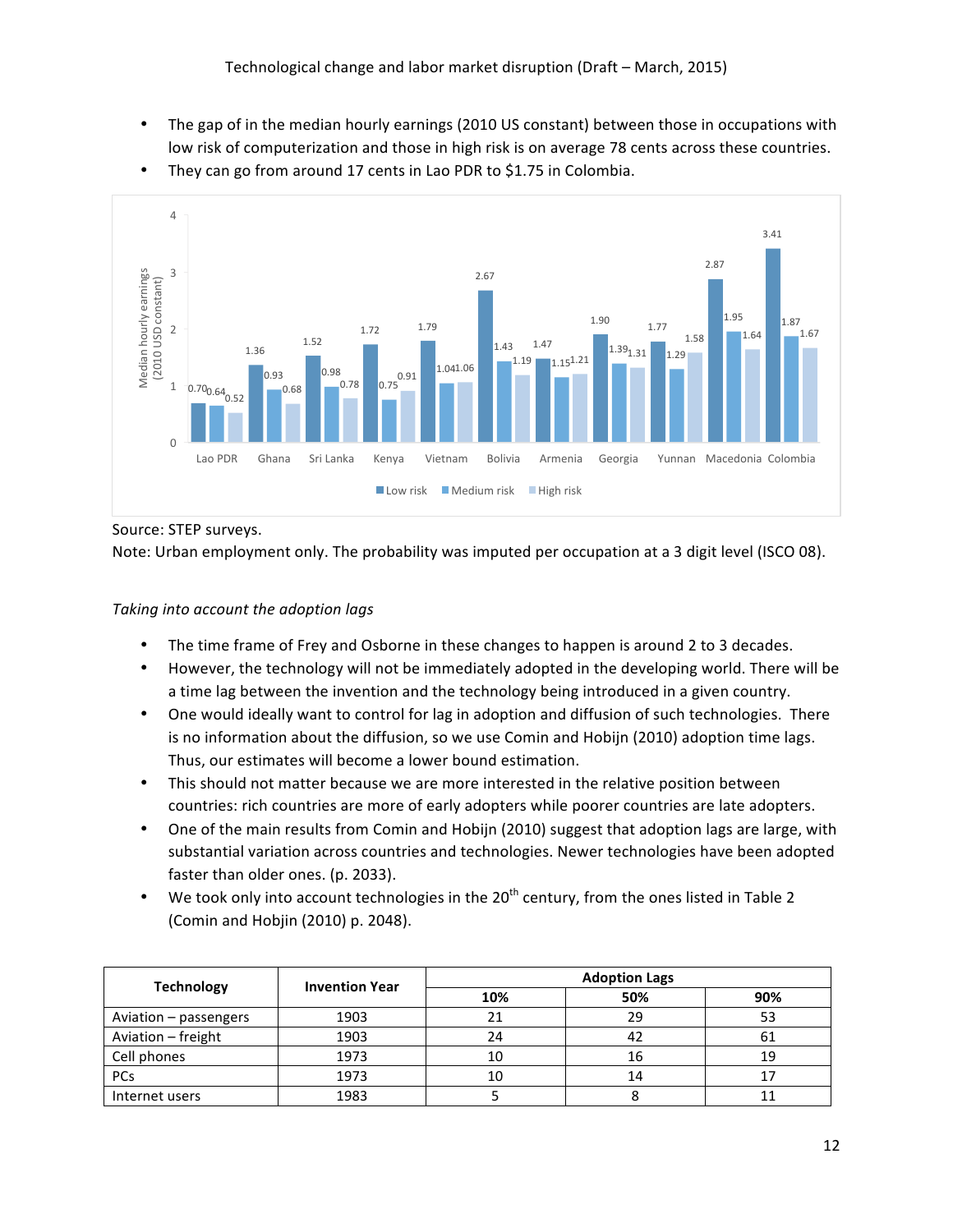| <b>MRIS</b>                             | 1977 |       |       |    |
|-----------------------------------------|------|-------|-------|----|
| Blast oxygen steel                      | 1950 |       |       |    |
| <b>Average Adoption Lag</b>             |      | 11.71 | 18.57 | 28 |
| Source: Comin and Hobjin (2010) p. 2048 |      |       |       |    |

- We assume that the developed world will take 30 years to adopt the necessary technologies to realize the risk of computerization in their labor market. We also, assume that the upper middle income countries are the next in line to adopt, thus they are part of the first 10%; lower middle income countries are in the 50% of the adoption lags; and, the low income are in the 90%.
- In other words, for automation to take place in a lower middle income country, we are assuming that it will take 48.57 years (the 30 years of the benchmark – high income countries- plus 18.57 years).
- We use this information to adjust the share of employment that can be computerized in a given country.
- For instance, in the urban Bolivia, the unadjusted share of employment that can be computerized is 61%. Bolivia is a low middle income, so the average adoption lag is 18.57. So, adjusting for the adoption time lag, the share of employment that can be computerized is 38%.



Source: STEP surveys.

Note: Urban employment only. The probability was imputed per occupation at a 3 digit level (ISCO 08).

- How does this affect the rest of the developing world?
- We use the ILO data that contains information of the employment share by ISCO 08 occupations at 2 digit level of aggregation. We aggregated and imputed the probability at this 2 digit level.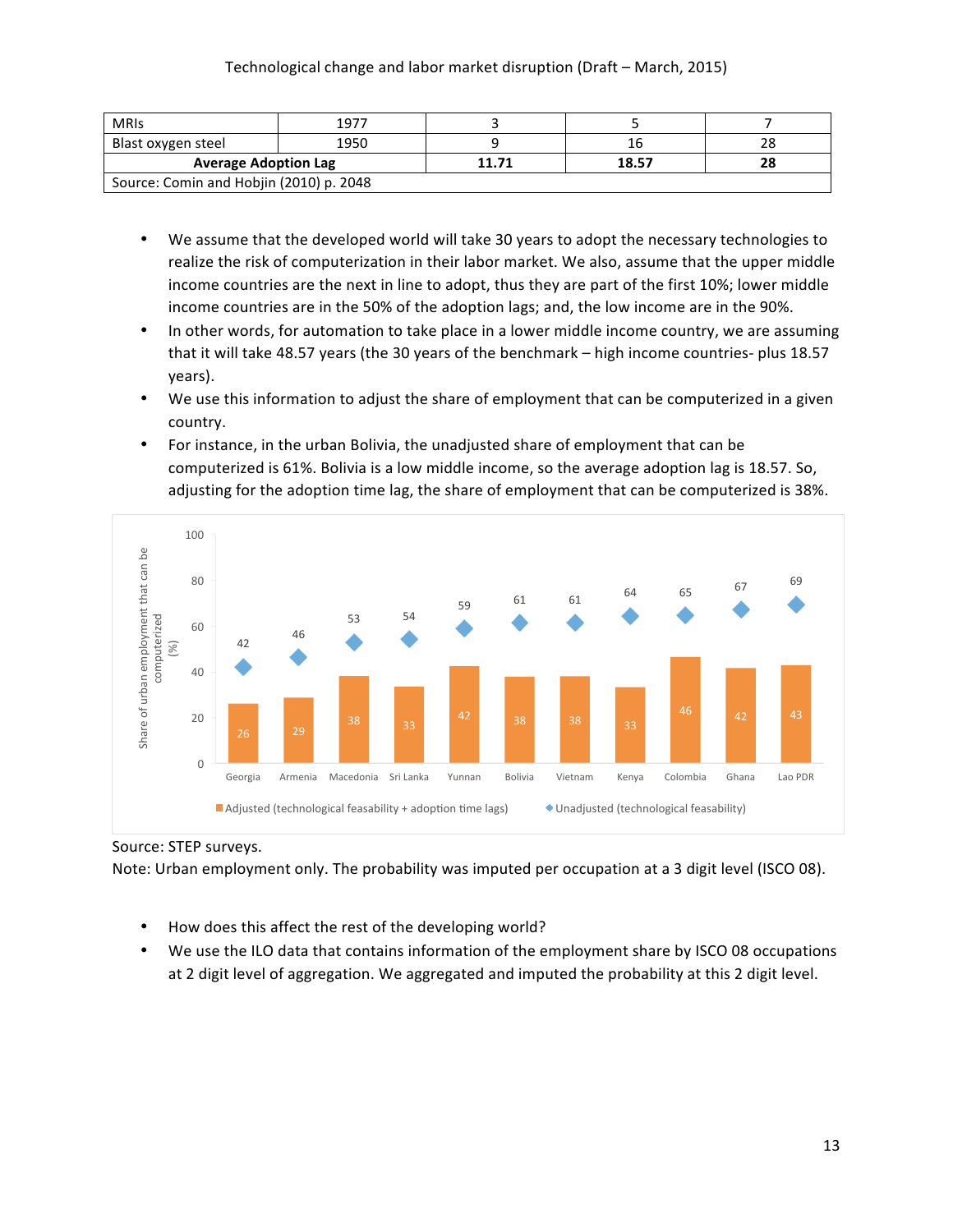

## Technological change and labor market disruption (Draft - March, 2015)

Source: ILO laborsta.

Note: Total employment. Occupations aggregated at 2 digit level.

## 6. The link between the use of technologies at work and automation, with labor market disruptions.

- Index of labor market disruption.
	- $\circ$  Standardized summation
	- o Rescaling
	- $\circ$  Quality adjusted years of education
- Evidence from the developing world.



Source: ILO laborsta. Barro and Lee. World Economic Forum. Note: Total employment. Occupations aggregated at 2 digit level.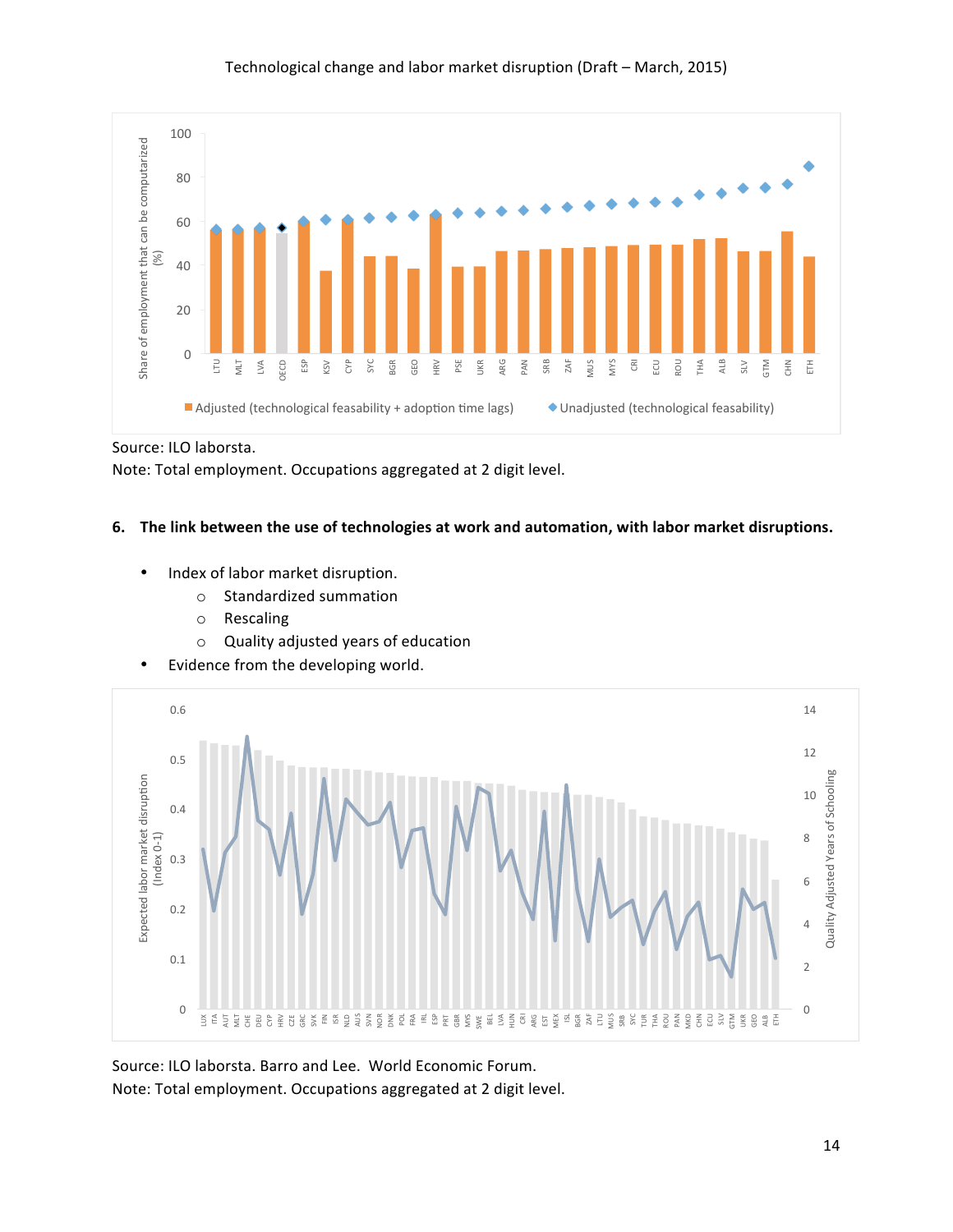# **7. References**

Autor, David H., Frank Levy, and Richard J. Murnane. "The Skill Content of Recent Technological Change." *The Quaterly Journal of Economics*, 2003: 1279-1333.

Autor, David H. "Polanyi's Paradox and the Shape of Employment Growth." Re-evaluating Labor Market Dynamics. Jackson Hole, Wyoming: Federal Reserve Bank, 2014.

Autor, David H., and Michael J. Handel. "Putting Tasks to the Test: Human Capital, Job Tasks and Wages." *Journal of Labor Economics* 31, no. 2 (2013): S59-S96.

Spitz-Oener, Alexandra. "Technical Change, Job Taks, and Rising Educational Demands: Looking outside the Wage Structure." Journal of Labor Economics 24, no. 2 (2006): 235-270.

Acemoglu, Daron. "Technical Change, Inequality and the Labor Market." Journal of Economic Literture 40  $(2002): 7-72.$ 

Autor, David, Lawrence Katz, and Melissa Kearney. "Trends in U.S. Wage Inequality: Revising the Revisionists." *Review of Economics and Statistics* 90, no. 2 (2008): 300-323.

Brynjolfsson, Erik, and Andrew McAfee. *The Second Machine Age: Work, Progress and Proseperity in a Time of Brilliant Technologies.* New York: W.W. Norton and Company, 2014.

Krueger, A. B. "how computers have changed the wage structure: Evidence from microdata, 1984-1989." *Quaterly Journal of Economics* 108 (1993): 33-61.

DiNardo, J.E., and J.-S Pischke. "The returns to computer use revisited: Have pencils changed the wage structure too?" Quaterly Journal of Economics 112 (1997): 290-303.

Comin, Diego, and Bart Hobijn. "An Exploration of Technology Diffusion." American Economic Review 100, no. 5 (2010): 2031-2059.

Handel, Michael J. "Computers and the wage structure." Aspects of Worker Well-Being, Research in *Labor Economics* 26 (2007): 157-198.

Acemoglu, Daron, and David H. Autor. "Skills, Tasks, and Technologies: Implications for Employment and Earnings." *Handbook of Labor Economics* 4b (2011).

Frey, Carl, and Michael Osborne. "The future of Employment: How susceptible are jobs to computerisation?" *Oxfort University Working Paper*, 2013.

Autor, David, and David Dorn. "The Growth of Low-Skill Service Jobs and the Polarization of the US Labor Market." *American Economic Review* 103, no. 5 (2013): 1553-1597.